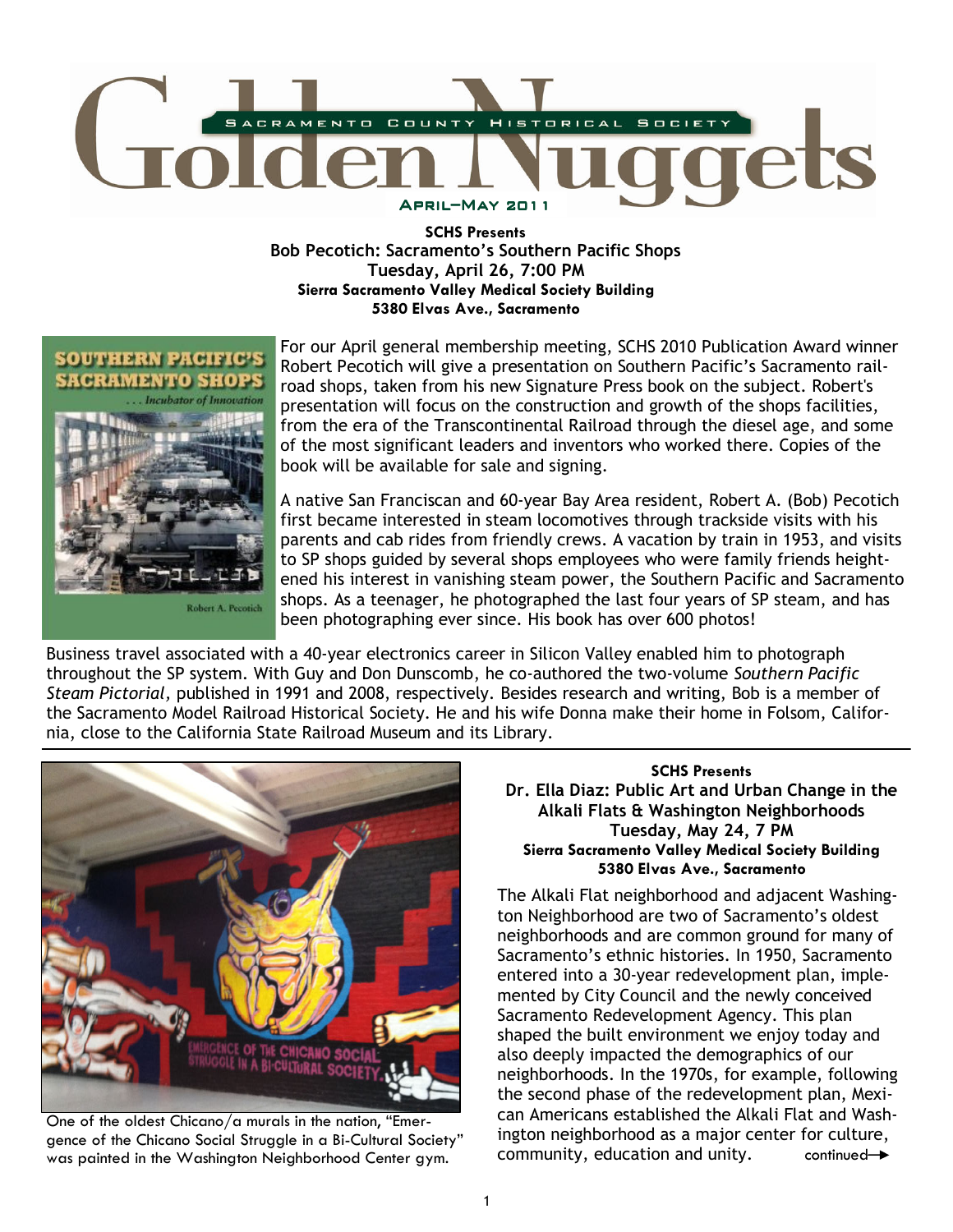# Ella Diaz, from p. 1

Now in the twenty-first century, "the Alkali" and Washington possess important historical works of art that document the history of urban change in California's capital city, as well as our local connection to the broader U.S. civil rights movement. Dr. Diaz will present her research on several of the public artworks and community spaces that endure in the modern-day and the importance of preserving them.

Located at 16<sup>th</sup> and D Streets in the Alkali Flat, the Washington Neighborhood Center (WNC) was an integral gathering place for the Chicano/a community during the 1960s and '70s, and continues to serve the local community. The WNC also houses the previously mentioned "Emergence of the Chicano Social Struggle in a Bi-Cultural Society." This piece is a priceless artifact of two interrelated movements in the 1960s and '70s—both the Chicano Movement and the community mural movement. Designed by artist and former CSUS professor, Esteban Villa, "Emergence" was restored in 1994. Diaz will elaborate on the community mural movement, scholarship on the era and the Sacramento artists that contributed to our local public art history.

In addition to "Emergence," the Alkali and Washington Neighborhood are home to other significant art works that showcase Sacramento's history of public art and community-building. Cities like Chicago, Philadelphia and Sacramento were at the forefront of civic-funded art projects in the 1970s. The Chicano/a murals at Zapata Park at 10<sup>th</sup> and E Streets, as well as the installation of tile mosaic murals at the Alkali Flat/La Valentina Light Rail stop in the 1980s, reveal layers of local history, art and culture. Diaz will discuss these pieces and provide some details on art works from our recent past that no longer remain. A Visiting Lecturer at The San Francisco Art Institute, Dr. Diaz conducted extensive archival research and original interviews with members of Sacramento's Royal Chicano Air Force artists' collaborative as part of her 2010 dissertation.<br> **Procession contracts** 

Joint Artisan Shopping Opportunity! April 16 & 17, 10-5, with combo park entry deal

- Watch & Support Sutter's Fort Craftsmen and browse their unique wares
- Select from custom jewelry, carvings, baskets, gourds, etc., at native crafts fair "next door"

<u>alah alah dia dia dia dalam dia dia dalam dia dalam dia d</u>

Sutter's Fort SHP and State Indian Museum Adjacent parks at K & L and 26th to 28th Streets More info at 916-445-4422 or 916-324-0971 

### Images from Awards of Excellence Night Text: Pat Turse, Photos as credited



Above: The Awards of Excellence on display. Photo Tom Myers

Below: Audience enjoying the no-host bar. Photo Robert **LaPerriere** 



# SACRAMENTO COUNTY HISTORICAL SOCIETY

2010-2011 Board of Directors President: Patricia Turse Vice President: William Burg Corresponding Secretary: Illa Collin Treasurer: Dan Winkelman History Consortium: Dr. Bob LaPerrière

#### Members-at-Large

 Maryellen Burns-Dabaghian, Clare Ellis, Tom Herzog, Carolyn Schimandle, Greg Voelm, Greg Wellman, and Lisa Wire

Membership: Jenan Saunders

# GOLDEN NUGGETS

Published at least bimonthly, September to June Editorial & Layout: William Burg, Patricia Turse Email: info@sachistoricalsociety.org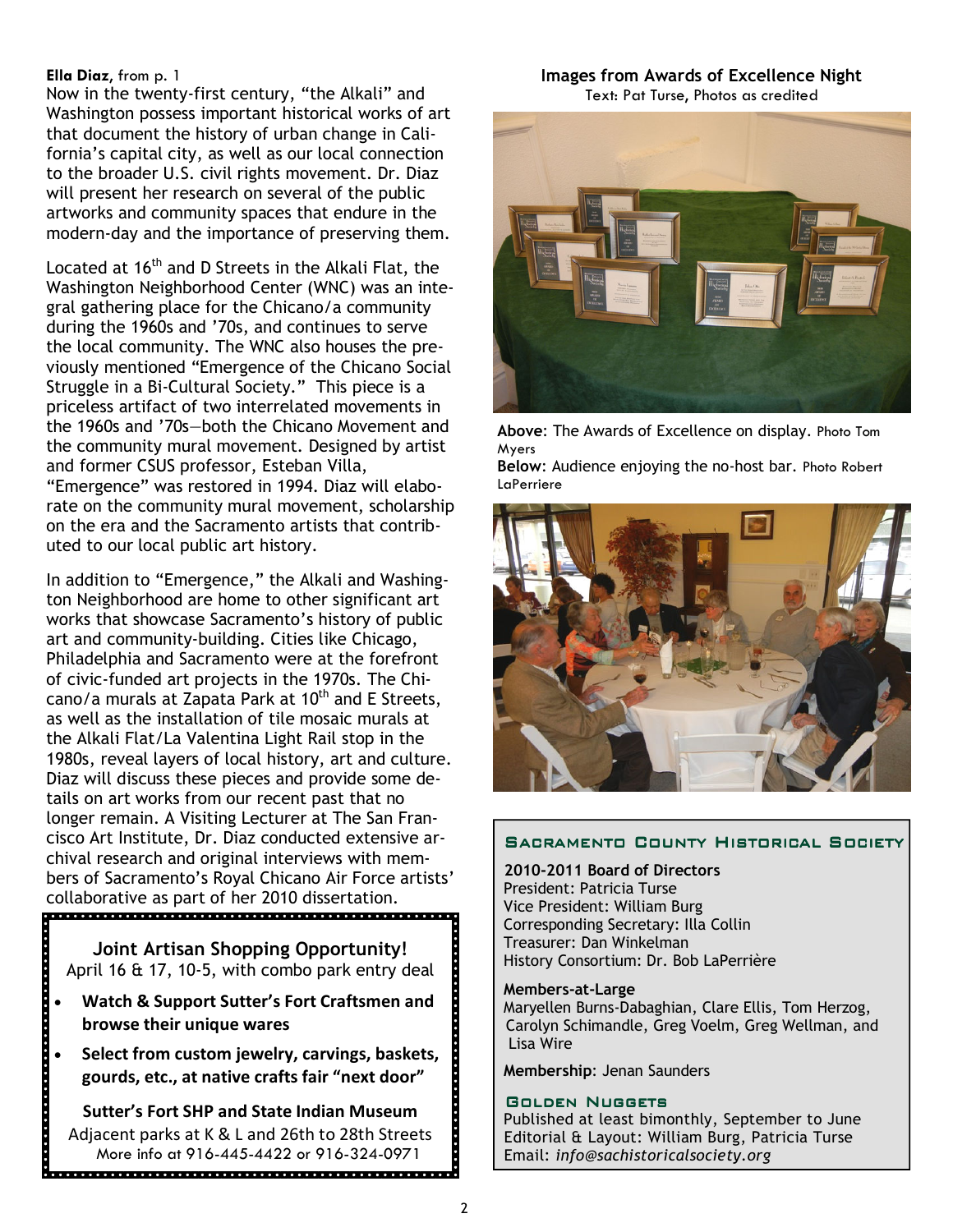

From left: Education Award winners, Old Sacramento Underground Program: Paul Hammond, California State Parks; Catherine Taylor, Chair, Historic Old Sacramento Foundation; Bill Burg, award presenter; Heather Downey, primary researcher; Marcia Eymann, City History Manager; Barbara Bonebrake, City Director, Convention, Culture and Leisure.



Above: Johan Otto, Carson Development/Otto Construction, Preservation Award recipient, and Roberta Deering, City of Sacramento Preservation Program head, who introduced him. R. LaPerriere Below: Chicken Chasseur with accompaniments. Simply superb. Tom Myers





Above: Folsom's Robert (Bob) Pecotich accepts the Publications Award for his Southern Pacific's Sacramento eny Briccion, Shops: Incubator of Innovation.<br>R. LaPerriere **Shops: Incubator of Innovation**.



Above, from left: SCHS Board Member Maryellen Burns; Alice Levine, Friends of McClatchy Library, who received a Special Achievement Award, and Pat Turse, SCHS President. Below: Pat Turse, who presented SCHS President's Award to William Burg, past president and current Vice<br>President of SCHS.

R. LaPerriere